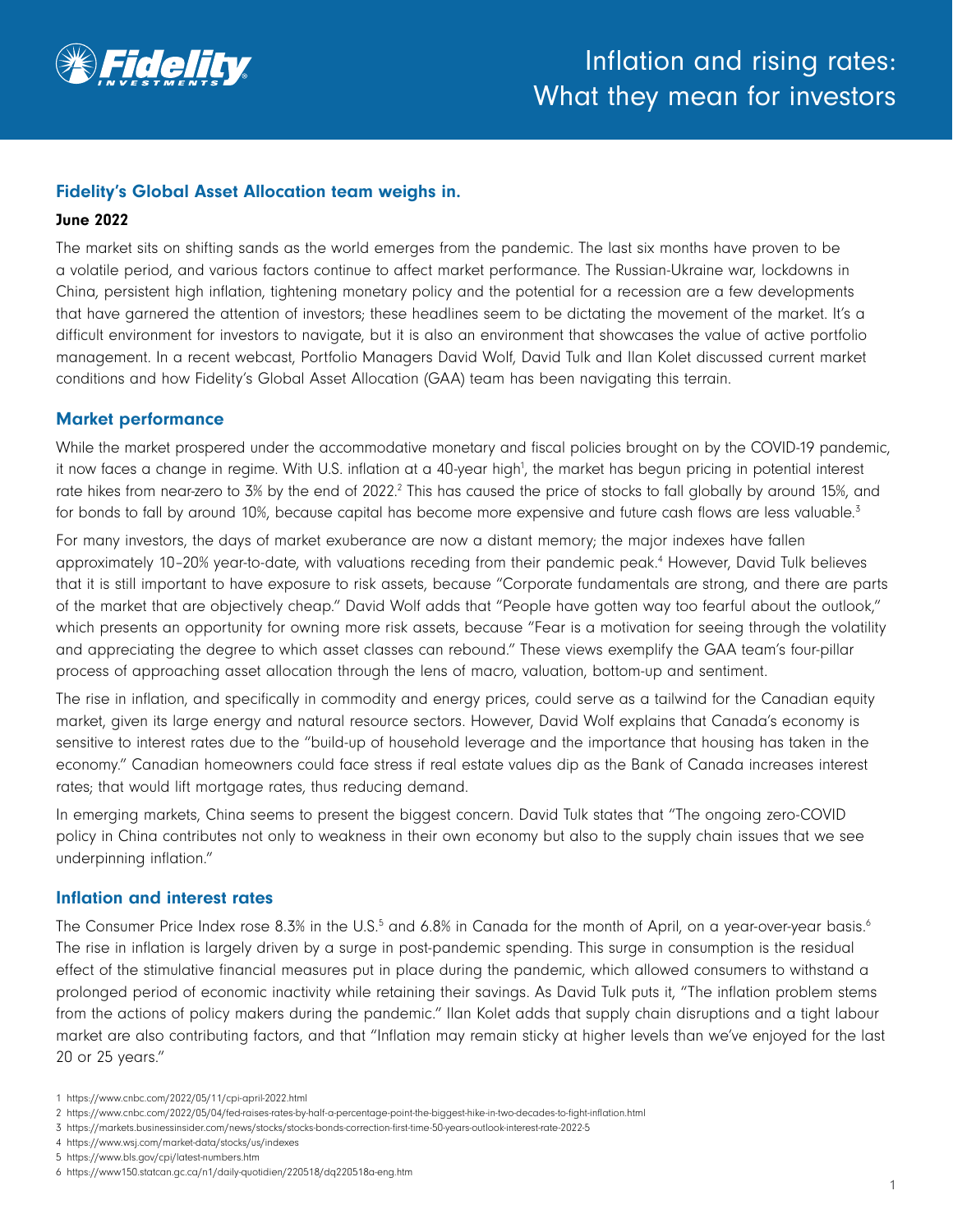

In response to the high levels of inflation, central banks, and notably the U.S. Federal Reserve, are now taking that pandemic stimulus away by unwinding quantitative easing and making aggressive interest rate hikes. David Tulk explains that "As financial conditions tighten, it pushes us further along the economic cycle."

While many people recognize that inflation erodes buying power, David Wolf addresses another issue that high inflation creates: "When you have inflation that's more volatile, you tend to have more of a positive correlation between stocks and bonds." Generally, holding bonds along with equities provides a level of diversification, because the two asset classes are negatively correlated under normal conditions; when the price of equities rise, bond prices fall, and vice versa. However, during periods of high inflation, equities and bonds both underperform due to expectations of rising rates and the erosion of real returns. As David Wolf points out,

Over the last 30 years, you were fine with a 60/40 portfolio. You owned some stocks, you owned some bonds, they hedged each other – and they both generally went up – and everything was fine. In an environment where inflation is higher and persistent, and where growth is harder to come by, you have to think about diversification differently, because a 60/40 or an index is not going to work as well.

# The Fidelity solution

The current market environment is one that is unfamiliar for retail investors and professionals alike. However, the combined expertise of Fidelity's Global Asset Allocation (GAA) team can help investors navigate this challenging period with the range of strategies that it offers. David Wolf explains that "The Fidelity Managed Portfolios are core all-weather fundto-fund solutions" that "use the breadth of our capabilities at Fidelity." The GAA team is able to "go across the breadth of Fidelity and choose the best managers in each individual style, each individual disciplined approach, and then put them together in a very balanced way that has the potential to outperform in any given market." The portfolios combine growth, value, small-cap and large-cap managers in a region-agnostic stack, with the possibility of obtaining alpha from each manager. With the introduction of the new Fidelity Global Equity Portfolio, the GAA team hopes to provide the same capabilities and help steer the ship for investors through these turbulent waters.